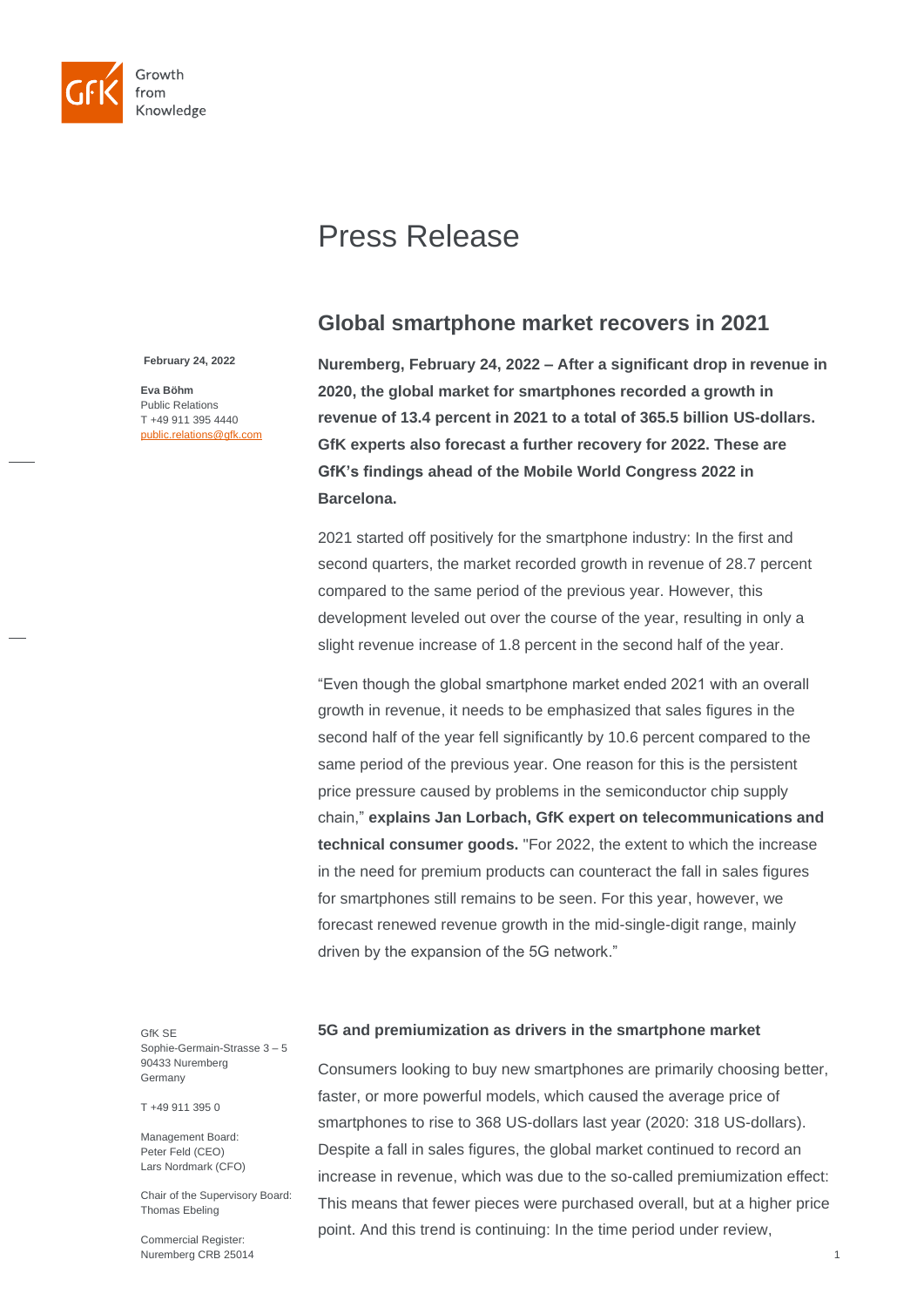

October to December 2021, the average smartphone price rose again to 392 US-dollars, which was already 6.5 percent above the annual average.

In particular, devices with 5G functionality are driving prices up. While a 5G model cost an average of 706 US-dollars in the fourth quarter of 2021, the price of smartphones without this function was only 180 US-dollars. In terms of total global revenue, the share of 5G models increased to 73 percent, which had a subsequent impact on the overall average price of smartphones.

Although 5G is an important factor influencing the market, its potential has not yet been fully exploited. The global GfK findings of *gfknewron Consumer* in the third quarter of 2021 showed that only 25 percent of the consumers surveyed stated that 5G was an essential criterion in purchasing a smartphone. The size of the internal memory (51 percent), the battery capacity (47 percent) and the general performance characteristics of the smartphone, such as RAM memory (46 percent) and processor (38 percent), were deemed more important.

#### **Increasing demand for wearables in the health area**

In addition to smartphones, wearables such as smartwatches and fitness trackers, also play an important role at the Mobile World Congress. With an increase of 36 percent to 13.8 billion USdollars, this product group recorded an enormous revenue growth in 2021. The growth was mainly driven by the pandemic, as consumers awareness for health increased, and wearables developed from a pure tech gadget to a tool for living a healthier life. This was particularly evident in devices with several integral sensors for monitoring health data, which recorded an above-average growth in revenue. Devices with a blood oxygen measurement function, for example, doubled their revenue share in the global market from 33 percent in 2020 to 67 percent in 2021, while devices with an integral sleep monitoring function increased their revenue share from 67 percent to 93 percent. The high level of consumer interest also resulted in the launch of new products in the wearables sector: Devices with EDA sensors for measuring stress levels, for example, have been available since 2021, and have already achieved global revenue of 103.6 million US-dollars.

In 2022, consumers will continue to focus on health. As a consequence, further sales growth in the wearables sector can be expected this year.

## **About the Study**

Through its retail panels, GfK regularly collects POS data in more than 70 countries worldwide for the consumer electronics, photography, telecommunications, information technology, office equipment, and small and large household appliances sectors. All figures according to GfK panel market, Global excluding North America and presented in US-dollars.